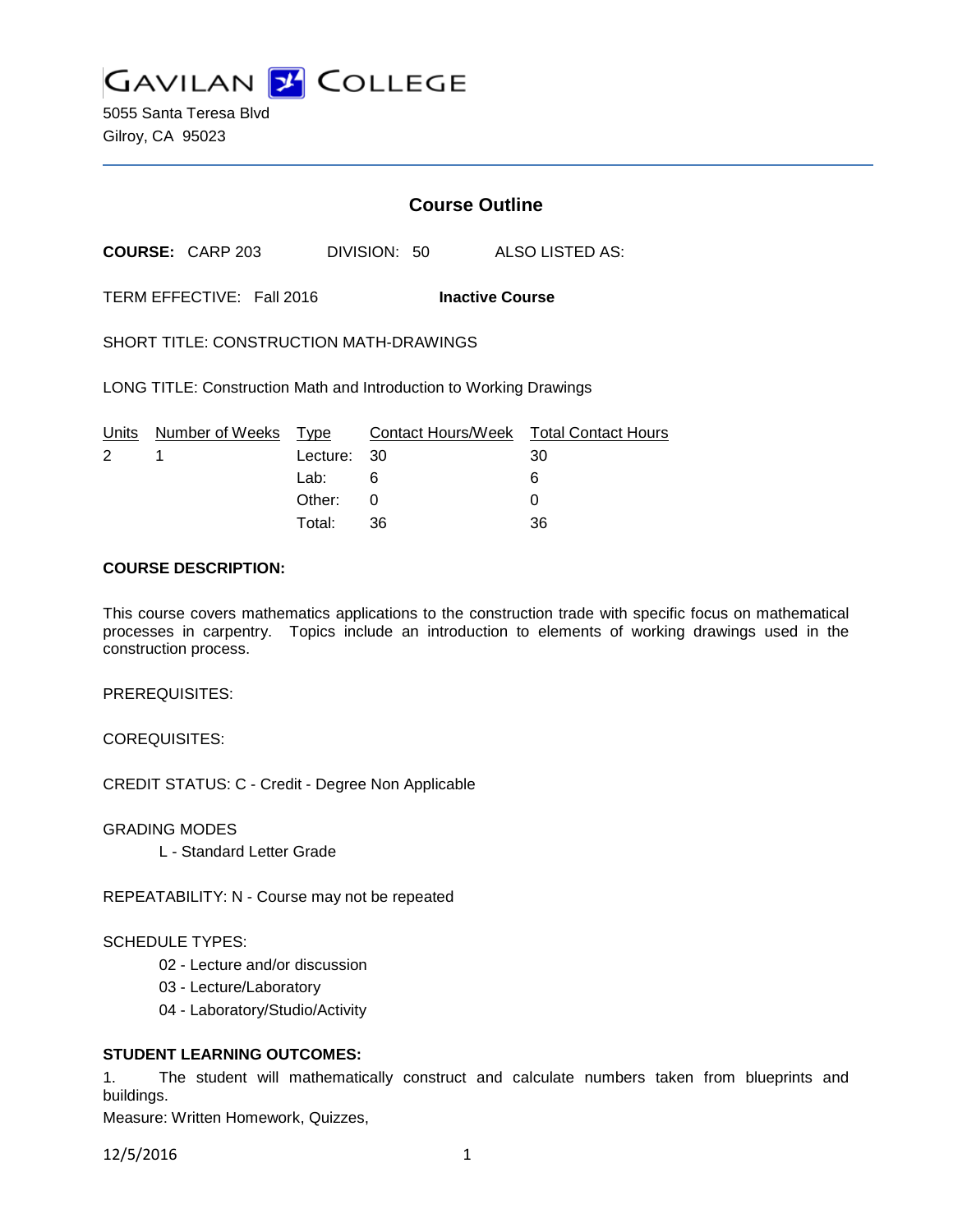PLO: 2 ILO: 3, 7 GE-LO: Year assessed or anticipated year of assessment: 2012-13

2. The student will organize and evaluate measurements and symbols from orthographic projections and three-dimensional views of an object.

Measure: Quizzes, Exams

PLO: 2

ILO: 3, 7

GE-LO:

Year assessed or anticipated year of assessment: 2012-13

# PROGRAM LEARNING OUTCOMES:

1. Demonstrate journey level skills, including those skills necessary to build all concrete infrastructures that comprise the California transportation system.

2. Locate on the blueprints and in the specifications, the information needed to construct various types of structures and assemble its various components.

3. Perform horizontal layout and vertical layout of wood framed wall components. Install interior and exterior trims and moldings. Construct various types of roofs and stairs.

## CONTENT, STUDENT PERFORMANCE OBJECTIVES, OUT-OF-CLASS ASSIGNMENTS

Inactive Course: 11/28/2016

Out-of class assignments: For each topic, the student will read chapters and do homework assignments at the end of those chapters.

## 7.0 lec/0.5 lab

CONTENT

- A. Measurement
- 1. Linear measurement
- 2. Area measurement
- 3. Volumetric measurement
- 4. Accuracy
- B. Tape measures

SLO: The student will accurately measure and layout objects with a tape measure.

Assignments: Read the chapters covered in the lecture and do the homework exercises at the end of the chapters. Answer the study guide questions on the assigned subject. Accurately measure and layout objects with a tape measure.

7.0 lec/0.5 lab

- C. Basic mathematics
- 1. Fractions
- a. Common fractions
- b. Mixed numbers
- c. Decimal fractions
- 2. Conversions
- a. English measure to decimal measure
- b. Decimal measure to English measure
- c. Area units
- d. Volume units

12/5/2016 2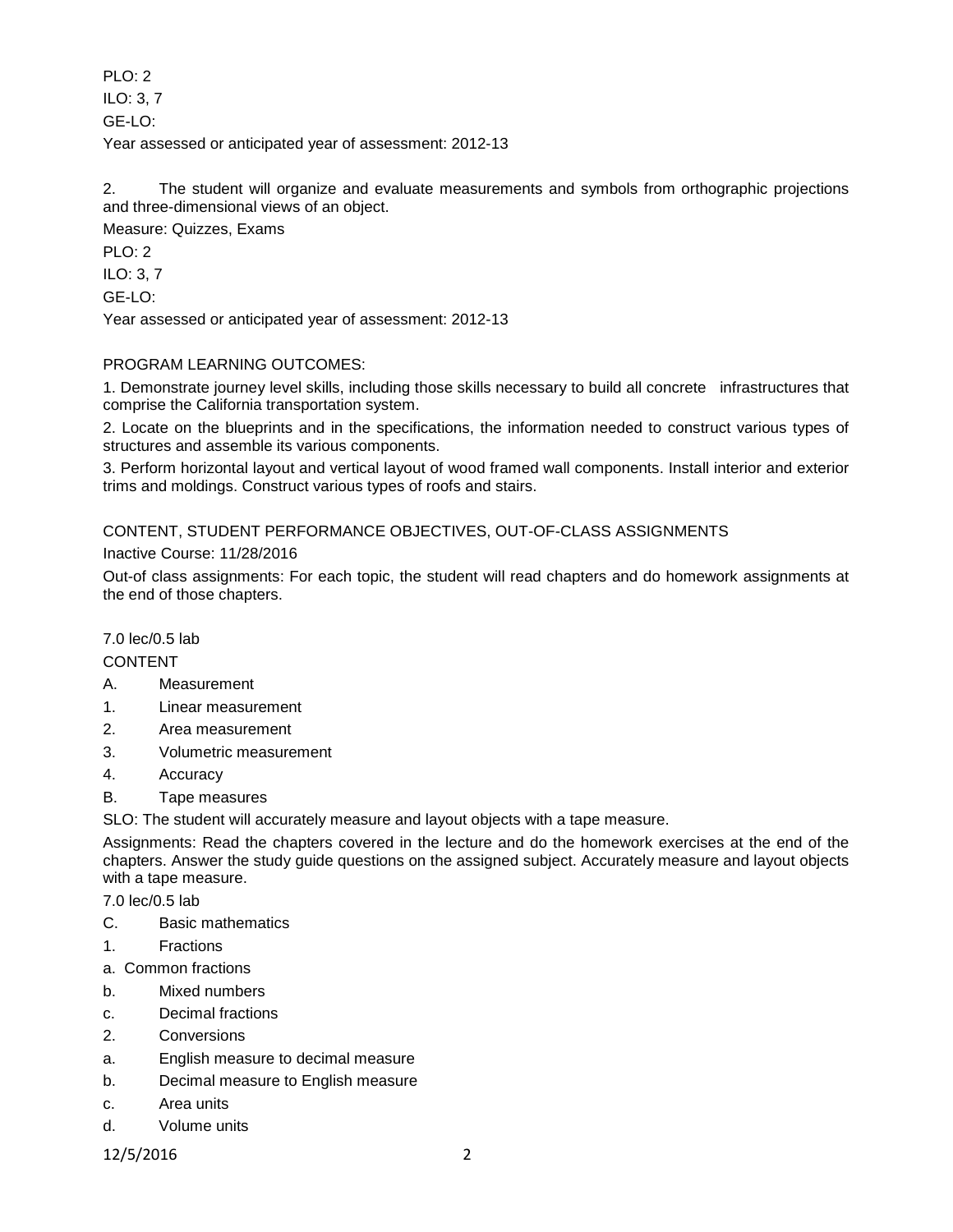- 3. Perimeter
- a. Rectangles
- b. Circles
- c. Triangles
- 4. Area
- a. Rectangles
- b. Circles
- c. Triangles
- 5. Volume
- a. Rectangular solids
- b. Cylinders
- c. Ramps and wedges
- 6. Hypotenuse of a right triangle
- 7. Diagonal of a rectangle

SLO: The student will mathematically construct and calculate numbers taken from blueprints and buildings.

- D. Stair mathematics
- SLO: The student will organize and prepare measurements taken from stairs.

Assignments: Read the chapters covered in the lecture and do the homework exercises at the end of the chapters. Answer the study guide questions on the assigned subject. Mathematically manipulate numbers taken from blueprints or field measurements.

7.0 lec/0.5 lab

- E. Construction Drawings
- 1. Plans and specifications
- 2. Visualization
- a. Pictorial drawings
- b. Orthographic drawings
- c. Drawings used in blueprints
- 3. Scale
- 4. Line conventions
- 5. Symbols and abbreviations
- 6. Dimensions

SLO: The student will organize and evaluate measurements and symbols in drawings.

F. Orthographic projections and three-dimensional views of an object.

SLO: The student will organize and evaluate measurements and symbols from orthographic projections and three-dimensional views of an object.

G. Architect's scale

SLO: The student will select and use items from an architect's scale.

Assignments: Read the chapters covered in the lecture and do the homework exercises at the end of the chapters. Answer the study guide questions on the assigned subject.

Use an architect's scale and identify architectural conventions, symbols, and abbreviations.

7.0 lec/0.5 lab

- H. Material estimation
- 1. Concrete calculations
- 2. Sheathing calculations
- 3. Uniformly spaced structural components calculations

SLO: The student will prepare and estimate the amount of concrete and number of framing members needed for a project.

Assignments: Read the chapters covered in the lecture and do the homework exercises at the end of the chapters. Answer the study guide questions on the assigned subject. Estimate the materials required to

12/5/2016 3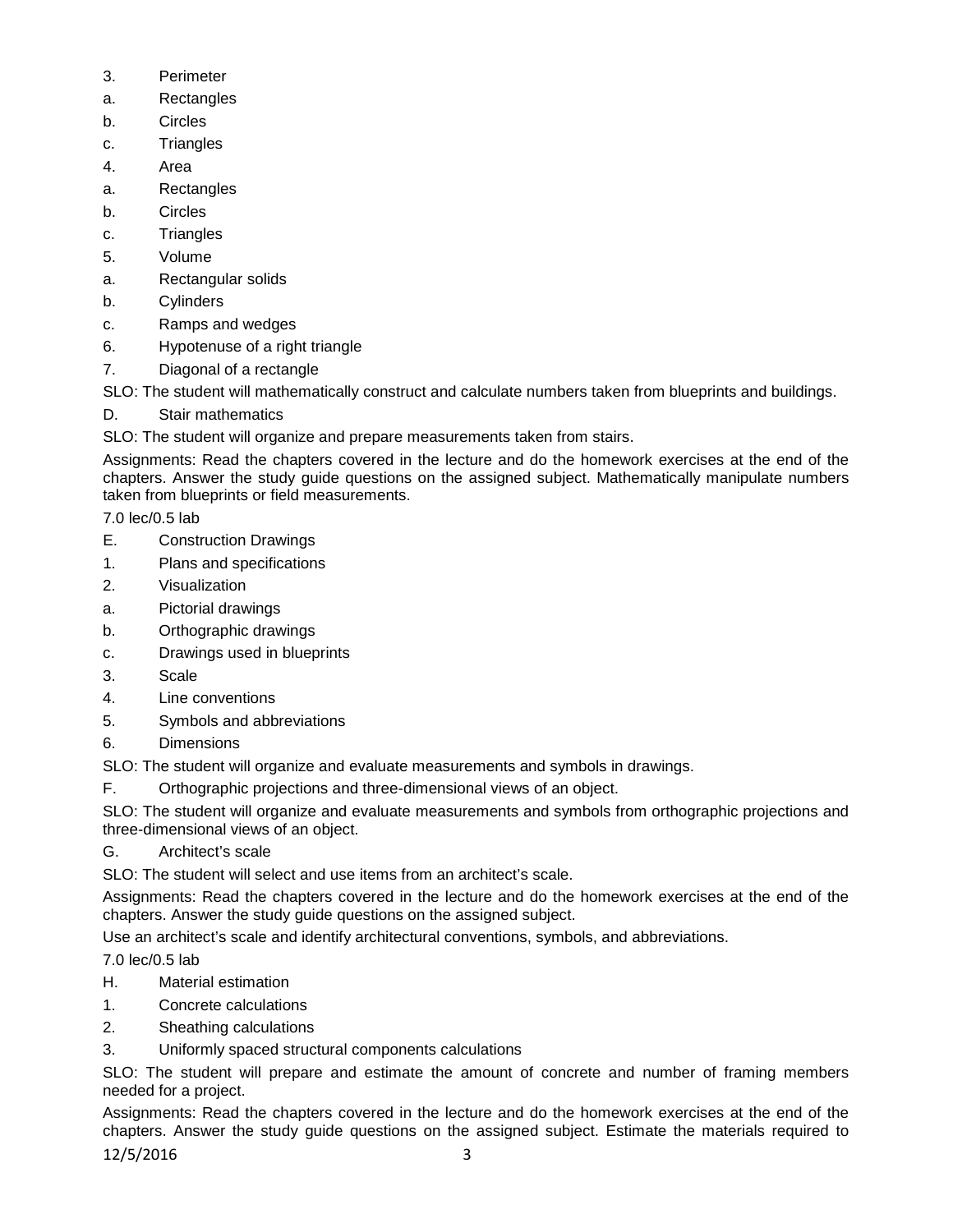cover a wall, floor, or roof. Estimate the number of framing members required to build a wall, floor, or roof. Calculate the amount of concrete required for a wall, floor or roof slab, ramp, and column.

2.0 Final exam

### **METHODS OF INSTRUCTION:**

- A. Lecture and discussion
- B. Visual aids
- C. Demonstrations
- D. Group hands-on exercise
- E. Individual hands-on exercise
- F. One-on-one hands-on instruction

### **METHODS OF EVALUATION:**

The types of writing assignments required: Written homework Reading reports Lab reports Essay exams The problem-solving assignments required: Homework problems Field work Lab reports Quizzes Exams The types of skill demonstrations required: Class performance Field work Performance exams The types of objective examinations used in the course: Multiple choice True/false Matching items Completion Other category: None The basis for assigning students grades in the course: Writing assignments: 10% - 50% Problem-solving demonstrations: 10% - 40% Skill demonstrations: 10% - 40% Objective examinations: 10% - 30% Other methods of evaluation: 0% - 0%

### **REPRESENTATIVE TEXTBOOKS:**

Required: CTCNC. Construction Math. Or other appropriate college level text. Reading level of text, Grade: 8 Verified by: publisher/dvt